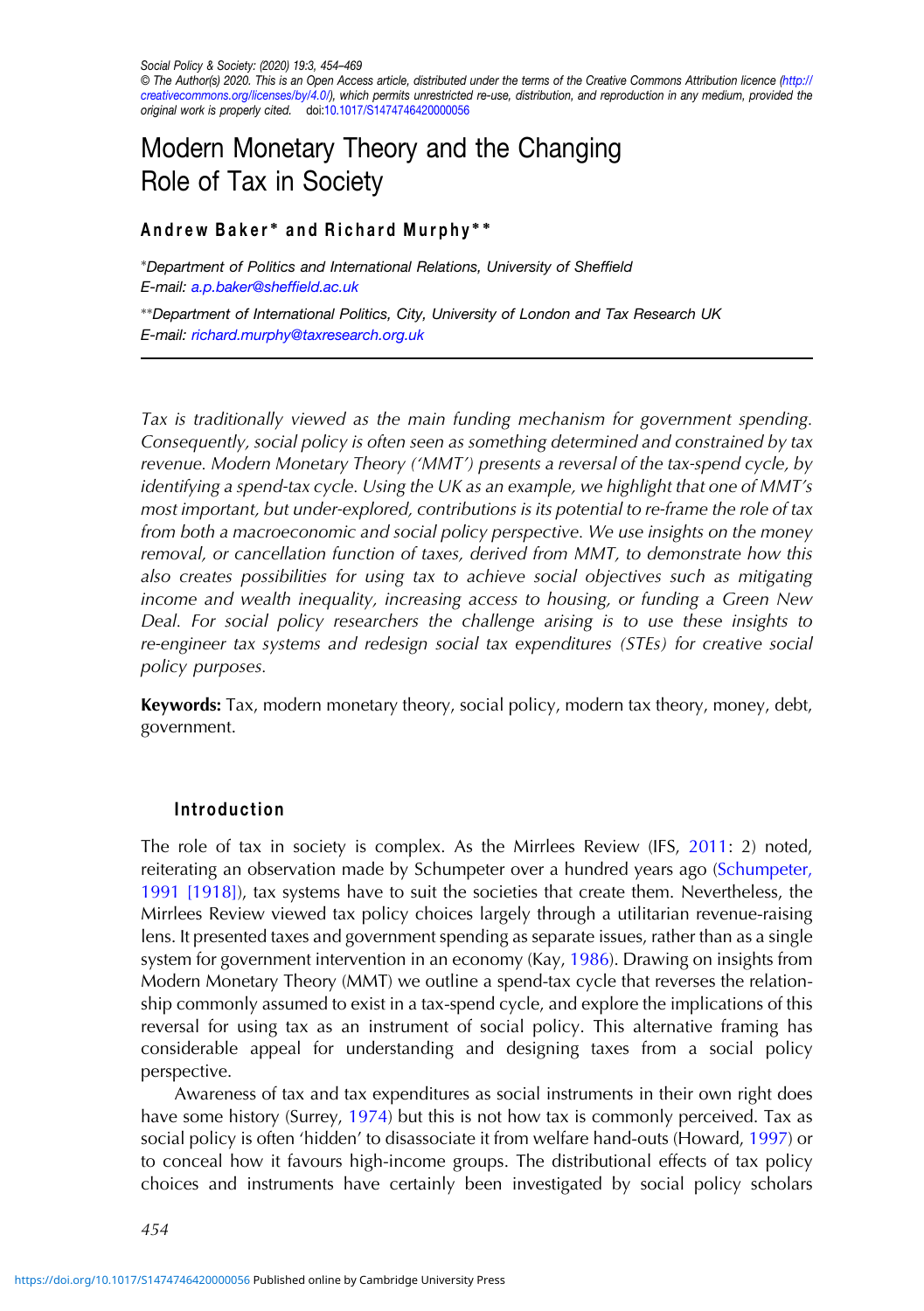(Sinfield, [2000](#page-14-0); Ferrarini and Nelson, [2003](#page-13-0); Avram, [2018](#page-12-0)). Efforts to understand the social and political processes present in taxation and their social and political consequence have also been undertaken under the umbrella of the 'new fiscal sociology' (Barker, [1992](#page-12-0); Martin et al., [2009](#page-14-0); [Schumpeter, 1991 \[1918\]:](#page-14-0) 101). Other research has explored the strategies through which actors on the left and the right seek to build social movements to change taxation policy (Martin, [2015;](#page-14-0) Seabrooke and Wigan, [2015](#page-14-0)). Nevertheless, efforts to conceptualise the role and function of tax in society, including the possibilities arising from this by drawing on macroeconomic rationales and framings remain rare. The normative choices, agency and possibilities involved in the setting of tax policies have consequently often been obscured and received too little attention (O'Neill and Orr, [2018](#page-14-0)). We place consideration of the role of tax in a macroeconomic context, so as to renew debates about tax as a potential instrument of social policy, while challenging social policy academics to consider what implications a spend-tax cycle has for how they conceive of and research the role and contribution of tax in society.

Tax is a component part of a country's broader macroeconomic policy mix and does, therefore, have a macroeconomic function. A first step in developing an alternative conception of the functions and roles of tax within this context requires a sense of why tax as process involves more than simple utilitarian calculations about how to most effectively raise revenue to fund government expenditure. An exploration of the claims of MMT provides the macroeconomic foundations for such an alternative framing (Wray, [2012](#page-14-0); Murphy, [2015](#page-14-0)b). The first section of this article explores the potential roles and functions of taxation within the framework of MMT. Second, some opposing views are discussed. A third section considers the interaction between tax and 'tax spends' within the UK, applying an MMT lens. Finally, the tax reform possibilities that arise from this alternative understanding are presented in a concluding section.

Overall, our novel and original contribution is a counter-intuitive claim that the most important practical contribution of MMT lies in its potential to reframe how tax is thought about with implications for how tax systems can and should be designed. This emerges through MMT's account of the process of money creation, the spend-tax cycle that results and the 'cancellation' function performed by tax. Cancellation refers to the fact that just as bank loan repayment cancels the money created by commercial bank lending, so too does tax payment cancel the money created by both government spending and private credit creation. The full implications of this for how tax should be conceived of in academic work and talked about in public debate as an instrument of social policy have not as yet been fully articulated. We move beyond the existing MMT literature, where both advocates and critics focus on money creation, government debt and inflation, with relatively little effort being made by either side to elaborate MMTs claims on tax or to establish their practical policy implications. For tax to play its cancellation role adequately, MMT scholars will need to theoretically elaborate a form of Modern Tax Theory (MTT) showing more fully how this function works, while developing policy tools and frameworks that can assess both the macroeconomic impact of tax policies and their social policy value, in terms consistent with MMT priorities (Murphy, [2019\)](#page-14-0). We begin that process here with specific reference to social policy and encourage other scholars to further develop and apply these insights in future research.

We also go beyond existing social policy literature, which has identified that social tax expenditures (STEs), or tax spends (Kay, [1986\)](#page-13-0), represent foregone revenue through reliefs and credits as a new form of fiscal welfare to recipients (Howard, [1997](#page-13-0); Hacker,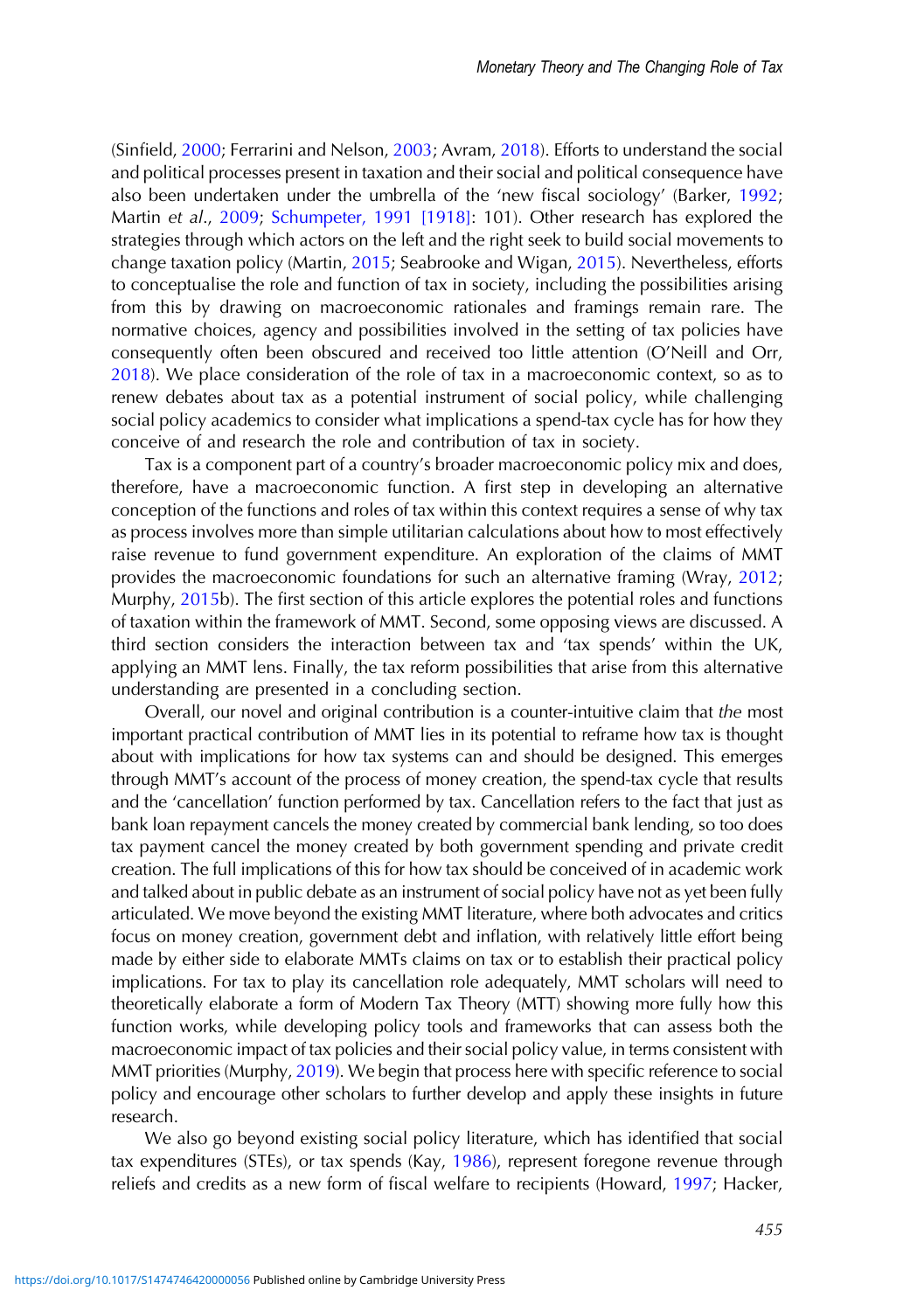[2002](#page-13-0); Morel et al., [2018\)](#page-14-0). These STEs often favour higher income groups by incentivising savings, private health care, and private education, constituting subtle, yet significant transformations in welfare states and social citizenship, in a new mode of governing social policy through fiscal welfare incentives (Morel et al., [2018:](#page-14-0) 550). Monitoring the costs of STEs is limited and incomplete (Sinfield, [2012\)](#page-14-0) making them more politically acceptable than direct expenditures (Morel et al., [2018](#page-14-0): 557). Under an MMT framing, conducting more systematic evaluations of STEs becomes imperative. MMT brings into relief that the problem with some STEs goes beyond mere lost revenue, to illuminate how they can interfere with macroeconomic integrity and stability more generally, by undermining tax's cancellation function. By highlighting the limited macroeconomic rationale for such policies, the MMT framing also reveals starkly that the primary impact of using STEs to prioritise savings and unearned investment income, are their regressive social effects. We advocate harnessing MMT insights with new tools for assessing tax policies and administrative practices, including their potential system undermining consequences, such as our recent tax spillover framework (Baker and Murphy, [2019](#page-12-0)a), to evaluate the combined macroeconomic and social implications of STEs on a more systematic basis. Social policy research needs to be central to such efforts. We provide the first account of what MMT insights mean for a thoroughgoing tax policy agenda, including how this can inform the evaluation of STEs. At the same time, we illuminate how systematic evaluations of STEs are necessary, if MMT is to translate its macroeconomic insights into a meaningful practical tax policy agenda.

# Tax and Modern Monetary Theory (MMT)

In the United States, MMT has recently risen to prominence because of its role in shaping proposals for a Green New Deal resulting in a series of high-profile media exchanges between Stephanie Kelton (Kelton, [2019\)](#page-13-0) and Paul Krugman (Krugman, [2019\)](#page-13-0), as well as Simon Wren-Lewis (Wren-Lewis, [2019\)](#page-15-0) and Bill Mitchell (Mitchell, [2019](#page-14-0)). Amidst these often-heated exchanges, MMT's potential to broaden understandings and reframe public debate on the role of tax, especially in an era when experimentation with forms of quantitative easing has been widespread, has been lost. Scepticism about MMT has been commonplace, even among heterodox economists (Epstein, [2019](#page-13-0)). Unsurprisingly, as a result the implications of MMT's macroeconomic understandings for tax have received little attention outside the inner MMT sanctum. We show that one of the most practically useful implications of the increasing prominence of MMT insights in public economic debate is that it provides a macroeconomic rationale and framing, which can help to renovate the social policy role of tax.

Expert tax activists have identified six possible roles tax can perform within an economy (Cobham, [2005;](#page-13-0) Murphy, [2015](#page-14-0)a). These are:

- 1) Reclaiming the money that the government has spent in the economy with the aim of controlling inflation;
- 2) Ratifying the value of money by creating demand for currency, through a requirement that tax is settled using the local currency of a country;
- 3) Redistributing income and wealth;
- 4) Repricing market failure, mainly to control externalities through Pigouvian taxes;
- 5) Reorganising the economy, through the fiscal policy mix;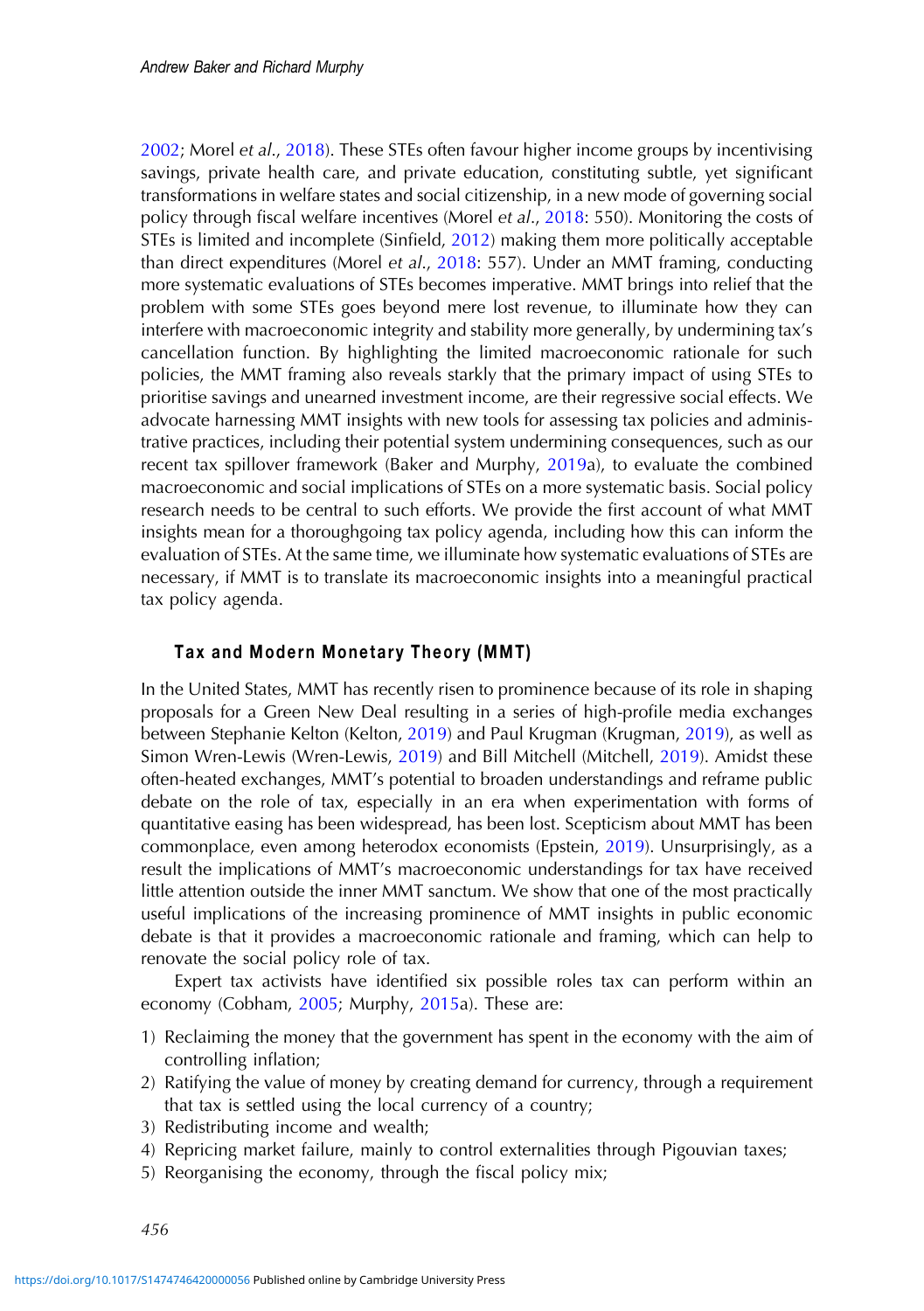6) Reinforcing democracy, by creating a public desire to influence how income tax is raised and spent, encouraging and motivating people to vote.

These roles are not without a theoretical foundation, or justification. In what follows we elaborate more thoroughly what those theoretical foundations and justifications are.

MMT is an approach that has challenged conventional macroeconomic understandings of the relationship between tax and government spending. Using national income accounting (Godley, [1996](#page-13-0)) orthodox macroeconomic thinking assumes that government spending (characterised as G) is funded by tax revenue raised (T), with any deficit or shortfall being funded by borrowing (B). In this formulation it is frequently suggested that G should equal T, with political opprobrium reserved for excess borrowing (HM Treasury, [2017](#page-13-0)b: 4). These are powerful basic beliefs that have contributed to constrained social spending throughout Europe in an age of austerity after the financial crisis with deleterious social consequences (Taylor-Gooby, [2012;](#page-14-0) Blyth, [2013](#page-13-0); Matsaganis and Leventi, [2014](#page-14-0); Dowler and Lambie-Mumford, [2015](#page-13-0); Edmiston, [2014\)](#page-13-0). Concerns over reduced tax revenues have fed into reduced GDP spending on health and social security in the UK for example (IFS, [2019](#page-13-0): 5).

MMT challenges the propositions behind this logic and crucially reverses the sequencing underpinning it (Wray, [2012](#page-14-0)). In the classic MMT formulation, a government with its own currency and central bank spends before it taxes, bringing the money through which taxes are paid into existence (Mitchell et al., [2019:](#page-14-0) 124). Government spending on the basis of available central bank credit, is, as with all money creation, a process that does not require the existence of prior deposits in a bank (McLeay et al., [2014\)](#page-14-0) or, in the case of a government, revenue raised in advance by taxation. If a government insists on taxes being paid in sovereign currency, that currency must, in the MMT view, first be created to enable those taxes to be paid (Wray,  $2012: 47<sup>1</sup>$  $2012: 47<sup>1</sup>$ ).

In the MMT understanding, this 'spend and tax cycle,' as opposed to a 'tax and spend cycle' has three primary implications. First, tax gives a currency its value (Mitchell et al., [2019](#page-14-0): 137). A government accepting its own currency in the settlement of tax creates demand for the currency it issues and gives meaning to the promise to pay printed on bank notes as the foundation of modern money. Second, the requirement that tax be paid using this currency usually requires that the currency in question be used as a medium for exchange within the economy (Murphy, [2015a](#page-14-0):  $64^2$ ). Third, the raw mechanics of government spending when a national sovereign currency and national central bank exist, involves crediting the accounts of actors in receipt of that government spending. Tax revenue is consequently not prior, but subsequent to spending.

The account presented in the sequence above is a central tenet of MMT. It is underpinned by a reality in which all money, excluding notes and coins, is created by bank lending, as has been acknowledged by the Bank of England (McLeay et al., [2014\)](#page-14-0). MMT applies this understanding to the distinct relationship between a government and its central bank. It argues first that a government, unlike a household (or a commercial bank) creates the currency being used in a jurisdiction, and declares it sovereign. Second, whereas households and banks are constrained by their income and the funds required for solvency, governments can through their central banks issue currency and create money. Third, according to MMT therefore, G need not equal T, because money can be created at will to settle government debt by the government issuing instruction to the central bank to make settlement<sup>3</sup>.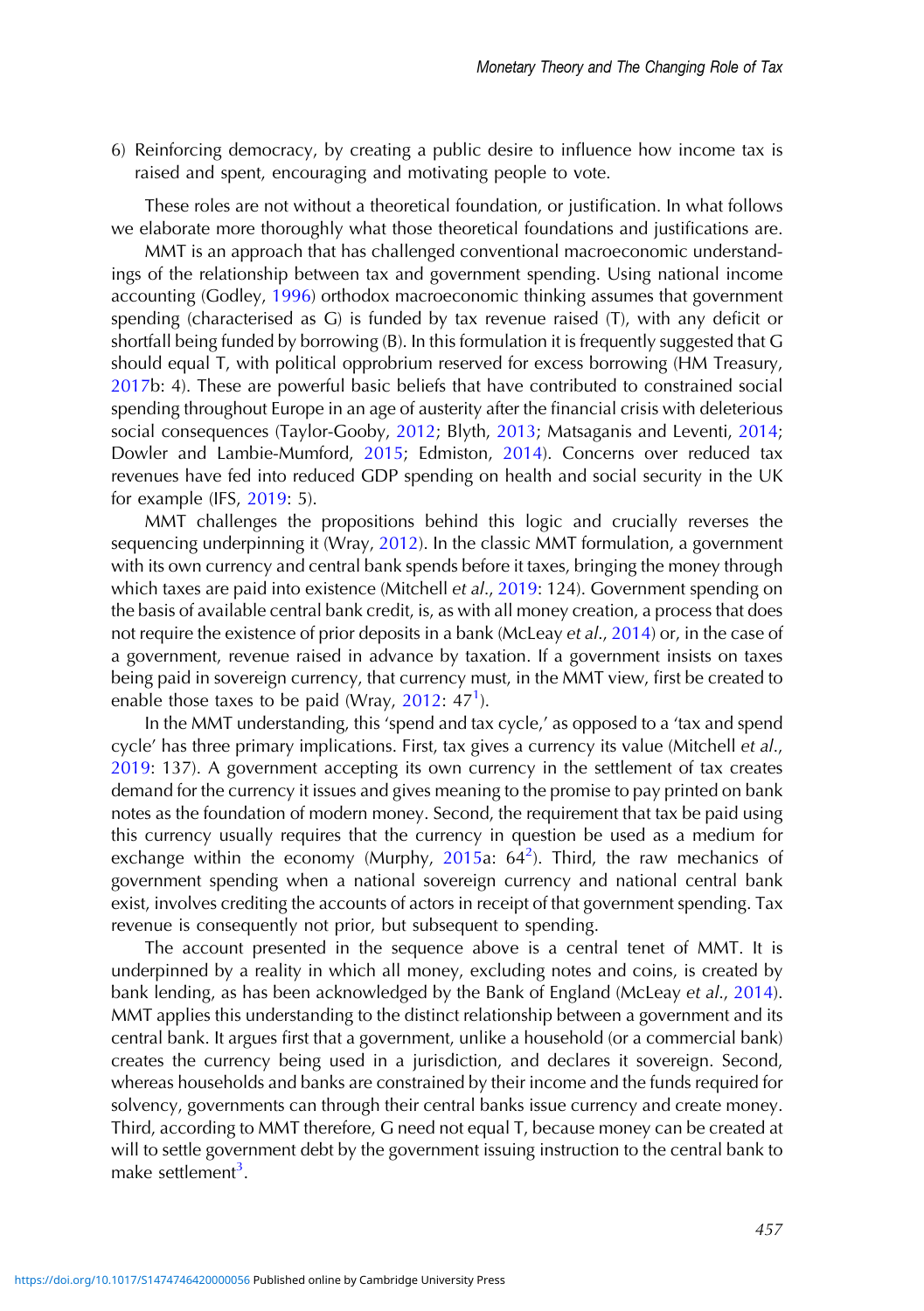The formulation below can be seen as an interpretation of orthodox economics which posits that the basic national income functions relating to tax are as follows:

$$
G = T + \Delta B
$$

where ΔB is the change in government borrowing in a year.

MMT expresses this function as (Mitchell et al., [2019](#page-14-0)):

$$
G = T + \Delta B + \Delta M
$$

where ΔM is the change in the quantity of government money created in a period.

Government created money (M) can in this context simply refer to an overdraft it runs at its central bank. However, given that these are generally illegal (Jácome et al., [2012](#page-13-0)) in the contemporary era such practices have taken the form of quantitative easing, where the government instructs the central bank to purchase assets including government debt. In the UK this has led to the government effectively owning (via the Bank of England) £435 billion of its own debt, which withdraws it from effective circulation as a result and cancels all interest costs upon it. The Bank of England describes this as 'new money' (Bank of England, [2019\)](#page-12-0), confirming it is 'M'.

Just as in the current Bank of England explanation of money creation where loan repayment withdraws money from circulation and effectively cancels it (McLeay et al., [2014](#page-14-0)), so too does the payment of tax contribute to the cancellation of the debt that a government creates in the system when it spends in the MMT explanation of the government revenue cycle. This cancellation process means that tax acts to reduce spending capacity in an economy (money withdrawal), simultaneously restraining demand (Fullwiler et al., [2019](#page-13-0)) and contributing to price stability (Mitchell et al., [2019](#page-14-0): 323). Freed from a fixation with the revenue raising efficiency of individual tax measures, the MMT position casts tax in a more overt and active countercyclical macroeconomic stabilisation role. As we will show through consideration of the UK case, this also potentially allows this cancellation role to be combined with the use of tax to promote social policy objectives considered desirable by society and policy makers alike.

In the existing MMT literature, however, accounts of the potential social policy role of tax remain thin, focusing almost entirely on the so-called 'jobs guarantee,' with full employment the primary MMT policy objective (Wray et al., [2018\)](#page-15-0). MMT effectively contains more far reaching intellectual justification for evaluating so called STEs, but developing a form of MMT derived modern tax theory (MTT), would assist in this endeavour (Murphy, [2019](#page-14-0)).

Critics have argued that MMT overestimates the tax rates that the public are willing to tolerate (Palley, [2015](#page-14-0)). U.S. Conservative Bruce Bartlett (Bartlett, [2019\)](#page-12-0) suggests that MMT is a kind of Laffer Curve for the Left, permitting spurious magical thinking to justify increased public spending without considering inflationary consequences. MMT economists use the logic of sectoral accounting balances to assert the non-inflationary nature of their case, but their relative lack of engagement with inflation as an expectations driven social phenomenon, rather than as a mathematical proposition, is a potential Achilles' heel. Nevertheless, the implications of MMT insights on the sequences of the spend-tax cycle, where tax is not confined to revenue-raising and tax revenue is not prior to government spending, are worthy of further exploration.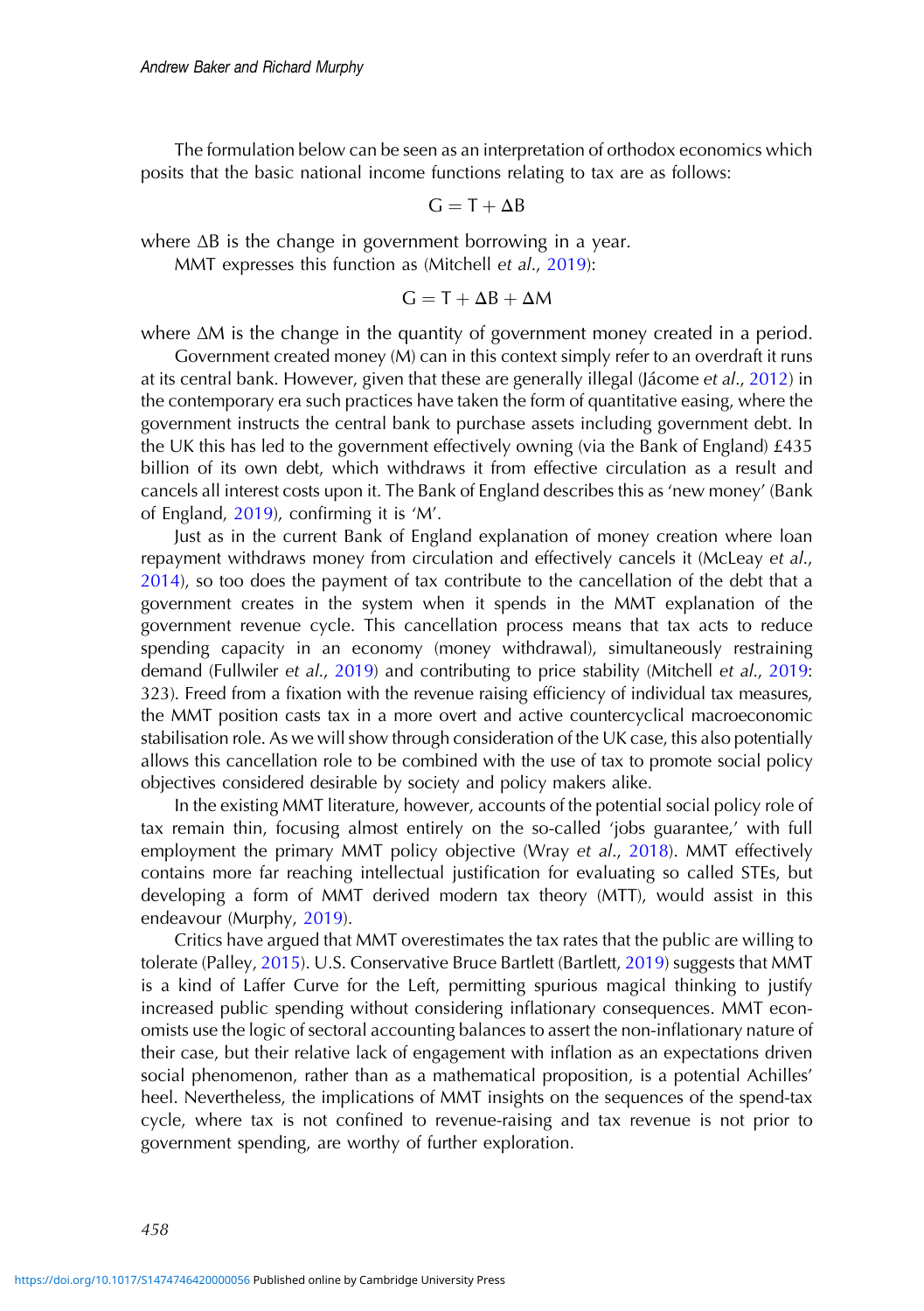Our focus here is on the sequential insight that governments do not first need access to tax revenues to spend. This enables tax policies to be more fully viewed and understood in terms of a broader range of macroeconomic and societal functions. The implication of such an observation is as much political and discursive, in terms of widening public debates, political narratives and shifting mind-sets, as it is economic and technical. It also has potential consequences for the research agendas of social scientists focused on tax. Tax policy decisions become less about their utilitarian revenue raising merits and more about their wider macroeconomic effects – as well as the extent to which they enable governments and societies to realise objectives and priorities that the democratic process and societal deliberation deem important – or their social purpose and the kind of economic system and social settlement to which they contribute (Baker, [2018](#page-12-0)).

One example, of the kind of mind-set shift these MMT derived observations facilitate is provided by corporation tax. In the UK, public debate focuses on the appropriate level of corporation tax to most efficiently raise revenue (IFS, [2017](#page-13-0); Jackson and Houlder, [2017\)](#page-13-0). But this is a limited way of assessing the merits of particular policies. While corporation tax can be an important revenue raising device, especially in developing countries, the reasons for its original introduction go far beyond revenue raising capacity. Corporation and capital gains taxes have a long-standing defensive rationale. That is they reinforce and buttress other direct taxes such as income tax, or social security, maintaining the integrity and functioning of tax systems as integrated entities. Without these taxes, it becomes easier for individuals to present income as a capital gains, or to transfer it to a company structure, leaving it untaxed.

Such rationales were cited in the legislative debates surrounding the introduction of corporation tax bills in both the United Kingdom and the United States (Bank, [2001](#page-12-0); Baker and Murphy, [2019](#page-12-0)a: 182). Once we begin to think in terms of a buttressing function for corporate taxes limiting potential leakages in tax systems and holding them together as entire entities, evaluations of corporate taxation can shift from a focus on revenue raising efficiency, to assessments of whether they fulfil their original intended purpose of reinforcing a tax system as a whole (Baker and Murphy, [2019a](#page-12-0)). Likewise, the 'regulatory rationale' for corporate tax proposed by legal scholars sees corporation tax as a mechanism for increasing the accountability and regulating the activities of corporate managers (Avi-Yonah, [2004](#page-12-0)). Tax in this interpretation is about shaping economic activity and social relations. It fulfils a social purpose distinct from revenue raising. It also means a range of tax practices, policies and reliefs need to be evaluated to assess whether corporate taxes fulfil this function (Baker and Murphy, [2019a](#page-12-0)).

In public debate and to a lesser degree scholarship, these questions of designing and assessing taxes to fulfil a broader social purpose, remain marginalised and obscured by the fixation on tax as a revenue raising device. MMT provides intellectual foundations to help overcome that fixation.

### Criticism of the MMT approach

Some criticisms of MMT positions have already been noted. Among the most relevant is that using taxes for macroeconomic stabilisation purposes is difficult in practice: taxes are hard to change at short notice (Krugman, [2019](#page-13-0)). Likewise, it has been suggested governments are reluctant to increase taxes due to electoral pressures (Epstein, [2019\)](#page-13-0). In this reading MMT may underestimate the political economy constraints on using tax for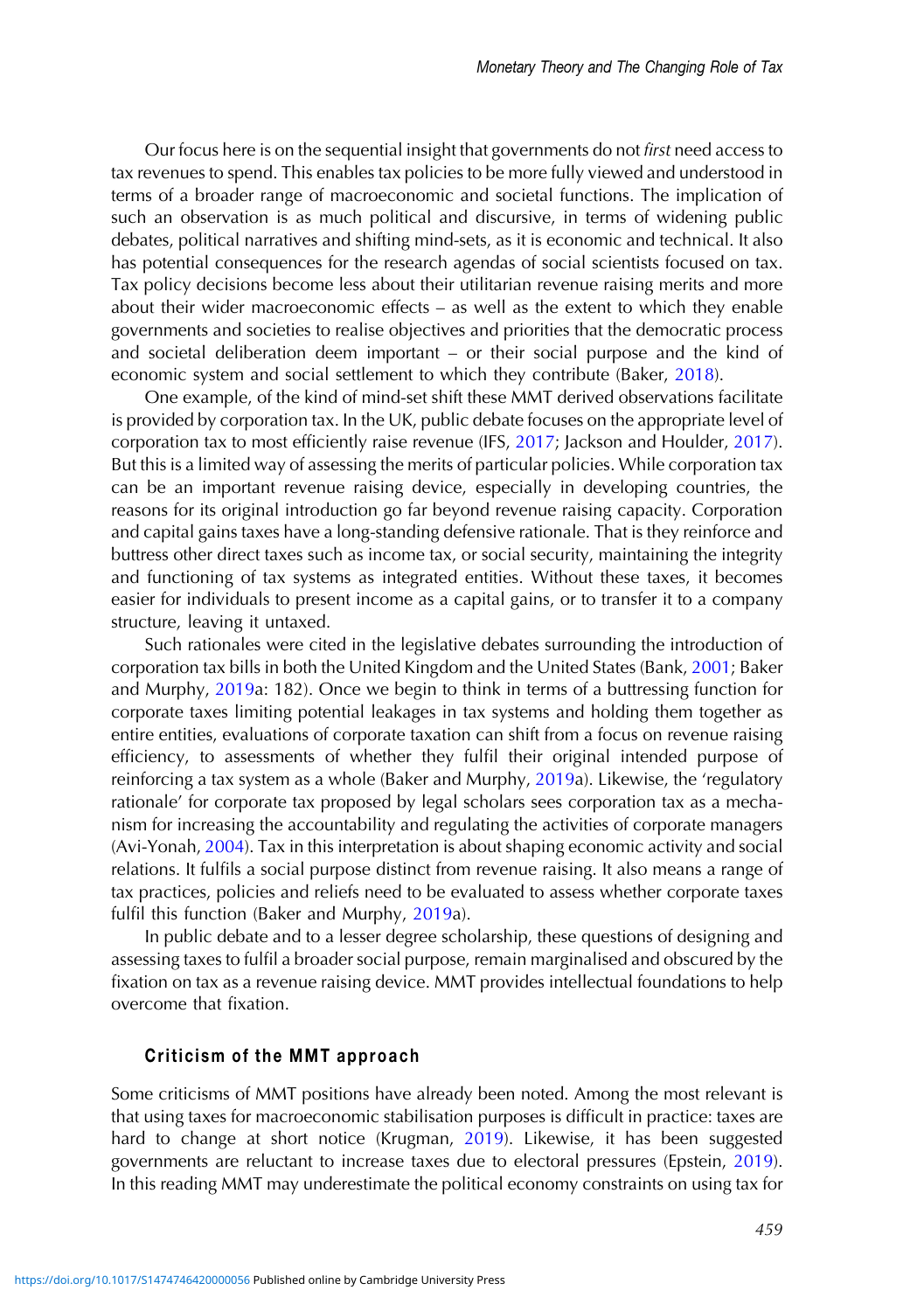macroeconomic stabilisation. However, a sustained period in which interest rates have been at, or close to the zero lower bound also increases pressures for tax to play such a role. Nor do these objections detract from the fact that some STEs can have destabilising macroeconomic effects.

In the UK, the work of Jonathan Portes (Portes, [2019](#page-14-0)) and Simon Wren-Lewis (Wren-Lewis, [2018\)](#page-15-0) has shaped the Labour Party's Fiscal Credibility Rule (Labour Party, [2017\)](#page-14-0). This is intended to provide reassurance to voters that day-to-day spending will be balanced and borrowing will only be used to fund investment (Ahmed, [2016](#page-12-0)). In essence, the assumption that tax is needed to fund government spending  $(T=G)$  is respected, with some allowances for minimal levels of government debt. Both authors have defended their positions and rejected MMT criticisms of their approach, by citing the need for independent authorities and rules that tie a government's hands, as a means of providing reassurance to voters that government debt will not be excessive. This reflects the most prominent critique of MMT that it places too much faith in governments to exercise restraint (Epstein, [2019\)](#page-13-0) and ignores 'political economy difficulties' where politicians are tempted to use monetary policy for electoral purposes (Palley, [2015](#page-14-0)).

Such critiques have largely been aimed at questioning the political and policy realism of adopting MMT policy prescriptions, such as those proposed by American Congresswoman Alexandria Ocasio-Cortez (Ocasio-Cortez, [2019](#page-14-0)) in a US version of the Green New Deal based on green infrastructure quantitative easing (Murphy and Hines, [2010](#page-14-0); Green New Deal Group, [2013;](#page-13-0) Murphy, [2015b](#page-14-0)). The stakes are certainly high in terms of the potential of MMT to achieve public policy objectives. But, given their focus, these critiques have largely overlooked the implications of the sequences of an MMT spend-tax cycle. In this sense, the reservations they raise should not preclude efforts to consider more thoroughly the implications of MMT insights for tax.

#### MMT, tax allowances and reliefs and the implications for UK tax policy

In this section we examine how an MMT perspective can help to illuminate distortions within the UK tax system and point a pathway to reform. The governance of the UK tax system and the debates around it, as we have seen, focus largely on revenue raising. Table [1](#page-7-0) shows forecast revenues for the tax years 2018/19 and 2019/20.

What is not made clear in the official data, such as that in Table [1,](#page-7-0) is that the stated figures are net of tax reliefs and allowances. There are thought to be more than 1,000 of these allowances (National Audit Office, [2014\)](#page-14-0), the cost of which are estimated to be at least £425bn in 2018/19 (HMRC, [2019a](#page-13-0)).

Allowances are given for a great variety of reasons (Hills, [2015;](#page-13-0) Xu and Joyce, [2019\)](#page-15-0). The individual personal allowance, which provides an annual tax free sum to all who have income subject to income tax is the most expensive allowance, costing £107bn. The zero rating of food for VAT purposes, which is intended to ensure all have access to food at a reasonable price, costs £18.6bn a year. Tax relief on the investment by business in assets, irrespective of their social value, costs almost as much, at £18.1bn, while tax reliefs for pensions cost at least £43.7bn pa, and another £10bn more when the tax exempt status of pension funds is taken into account. Other tax reliefs for savings, such as those on Individual Savings Accounts, cost £4.6bn in income tax foregone, and more when capital gains tax is allowed for. Not taxing capital gains on people's homes costs £27.2bn a year.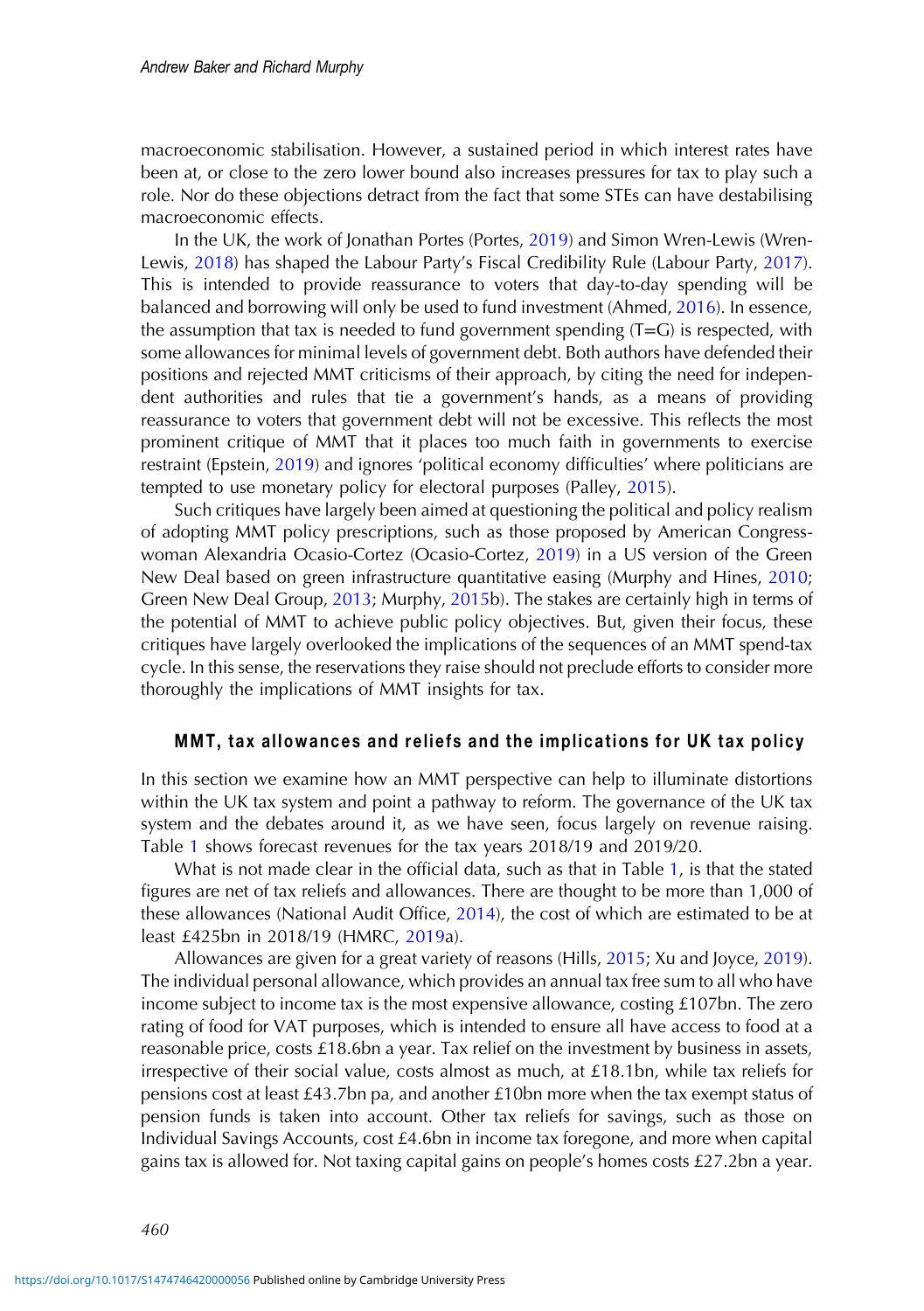|                                  | $2019 - 20$ | $2018 - 19$<br>$£$ bn |  |
|----------------------------------|-------------|-----------------------|--|
| Tax year                         | $f'$ bn     |                       |  |
| Income tax                       | 193         | 185                   |  |
| National insurance contributions | 142         | 134                   |  |
| Excise duties                    | 50          | 49                    |  |
| Corporation tax                  | 60          | 55                    |  |
| <b>VAT</b>                       | 156         | 145                   |  |
| <b>Business rates</b>            | 31          | 30                    |  |
| Council tax                      | 36          | 34                    |  |
| Other taxes                      | 89          | 86                    |  |
| Other non-taxes                  | 54          | 51                    |  |
| Total                            | 811         | 769                   |  |

<span id="page-7-0"></span>Table 1 Official Published Public Sector receipts (net of reliefs)

Source: HM Treasury ([2017](#page-13-0)a, [2018\)](#page-13-0).

Inheritance tax exemptions cost over £22bn and the tax only collects £5.5bn as a result. In the circumstances the exemption of disability living allowance from tax at a cost of  $£1.1$ bn is almost insignificant, and is dwarfed by the cost of the VAT exemption of education at £4.1bn a year, most of the benefit of which goes to private schools.

The implication of these allowances is that the data in Table 1 is misstated. It could, when allowances and reliefs are provided for be stated as noted in Table [2.](#page-8-0)

The actual potential tax base created by UK tax law, based on this method of calculation, is almost £1.2trn per annum, or 56 per cent of GDP based on Office for Budget Responsibility data (Office for Budget Responsibility, [2019](#page-14-0): 67). However, of this sum at least 35 per cent (and maybe more) is then forgone by government choice. This highlights the significance of tax spends (Kay, [1986\)](#page-13-0), or STEs, and also makes clear that the costs of redistributing income and wealth, repricing market failure and reorganising the economy (Murphy, [2015](#page-14-0)a) are already implicit within the tax system but are almost never identified as such because the data in Table [2](#page-8-0) is never made available by the UK government as a basis for policy discussions (McDaniel and Surrey, [1985;](#page-14-0) Corlett, [2015\)](#page-13-0).

From an MMT perspective this omission is problematic for two reasons. First, lack of coverage of these allowances and reliefs prevents a full and proper consideration of their social implications and their appropriateness. Such consideration would allow a greater degree of finesse in targeting potential tax revenues for distributional objectives that simple adjustment of rates alone cannot provide. Likewise, their effectiveness in performing the cancellation function of tax by reducing demand and sectoral inflationary pressures is similarly obscured by the minimal oversight of STEs (Sinfield, [2012\)](#page-14-0). Rather than ignoring political economy difficulties therefore, MMT usefully highlights biases in tax policy in terms of redistribution and inequality that simultaneously act to hamper the utility of tax policies' cancellation function.

A second reason emerging from an MMT framing is that many of these allowances and reliefs exist to encourage savings. They can increase individual economic resilience to some extent, but as MMT shows, savings are not required to fund investment. Instead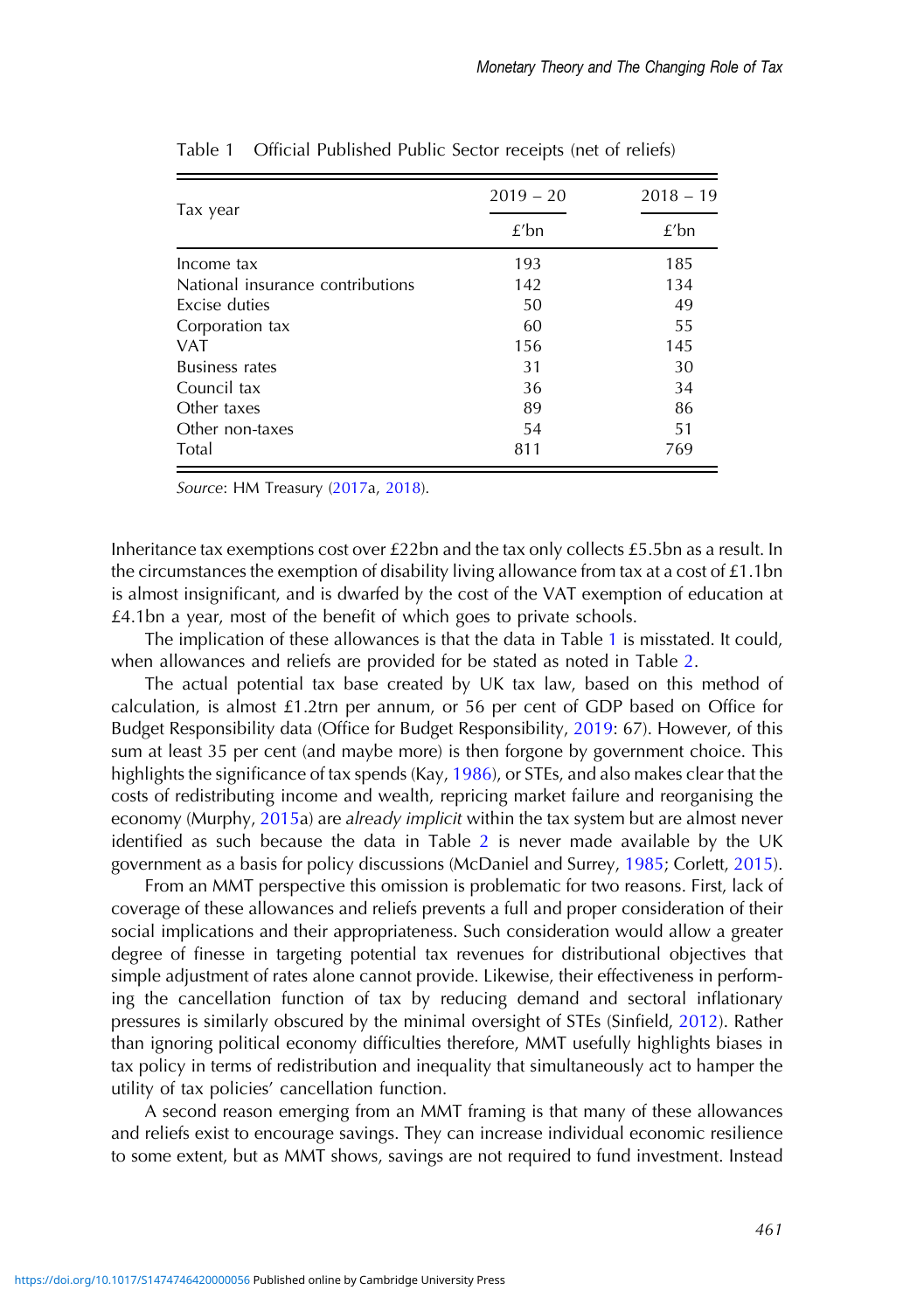|                                        | Gross notional revenues when the<br>cost of tax reliefs and allowances<br>is taken into account | Cost of tax<br>reliefs and<br>allowances | Net tax receipts<br>reported by the Office<br>for Budget<br>Responsibility |
|----------------------------------------|-------------------------------------------------------------------------------------------------|------------------------------------------|----------------------------------------------------------------------------|
| Tax                                    | f/bn                                                                                            | f/bn                                     | f/bn                                                                       |
| Income tax                             | 336                                                                                             | 151                                      | 185                                                                        |
| National<br>insurance<br>contributions | 221                                                                                             | 87                                       | 134                                                                        |
| Excise duties                          | 49                                                                                              | 0                                        | 49                                                                         |
| Corporation tax                        | 84                                                                                              | 29                                       | 55                                                                         |
| VAT                                    | 244                                                                                             | 99                                       | 145                                                                        |
| <b>Business rates</b>                  | 30                                                                                              | 0                                        | 30                                                                         |
| Council tax                            | 34                                                                                              | 0                                        | 34                                                                         |
| Other taxes                            | 145                                                                                             | 59                                       | 86                                                                         |
| Other non-<br>taxes                    | 51                                                                                              | $\overline{0}$                           | 51                                                                         |
| Total                                  | 1,194                                                                                           | 425                                      | 769                                                                        |

<span id="page-8-0"></span>Table 2 Tax revenues for  $2018 - 19$  tax year taking the cost of tax reliefs and allowances into account

Source: HM Treasury ([2018](#page-13-0)) and HMRC [\(2019](#page-13-0)a).

MMT argues that investment can always be, and usually is, funded by bank created credit. Yet the UK tax system is designed to incentivise savings with a consequent considerable increase in the value of those savings, as Table [3](#page-9-0) shows: this savings wealth is very concentrated within society (see Figure [1\)](#page-10-0).

This distribution means that the bottom 10 per cent of households have total wealth of £13,900 or less; median total household wealth is £262,400; the top 10 per cent of households have total wealth of at least £1,224,900 and the top 1 per cent of households have total wealth of £3,243,400 or more (ONS, [2018\)](#page-14-0).

Tax heavily impacts on this distribution: as Table [3](#page-9-0) shows in 2016, 35 per cent of all wealth was property, with much of that family homes exempted from a charge to capital gains tax, usually irrespective of size or value. A further 42 per cent is in pension funds, which enjoy expensive tax subsidies. The annual cost of pension subsidies in 2017/18 (the most recent available data) amounted to £54.7bn (HMRC, [2019c](#page-13-0): 29). In addition, of the net financial wealth of £1.6 trillion, more than £500 billion was represented by ISA account balances (HMRC, [2019](#page-13-0)b: 13). In total, therefore, it is likely that 81 per cent of UK personal wealth is held in heavily tax incentivised assets. The tax system – which incentivises these assets at a cost of more than £86n a year – is not neutral in the process. This analysis suggests that about 20 per cent of tax reliefs might be used in ways that promote inequality in the UK, while serving little macroeconomic purpose from an MMT perspective. This alone cannot, however, explain the increase in savings noted in Table [3,](#page-9-0) which suggests that savings increased by more than £1.8trn in just two years, or by 17 per cent.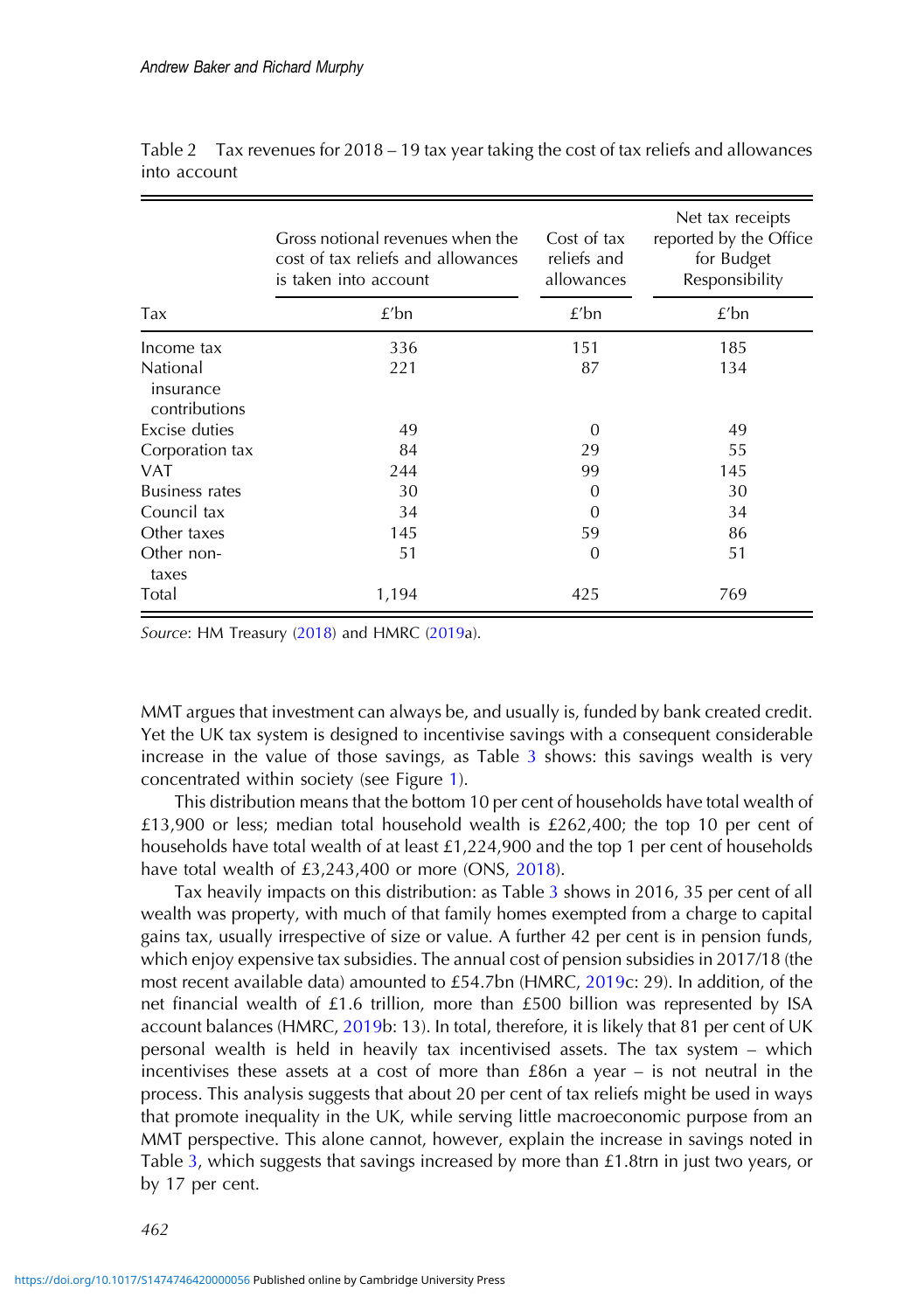|                                                    | £ billion                 |                             |                      |
|----------------------------------------------------|---------------------------|-----------------------------|----------------------|
|                                                    | July 2012 to<br>June 2014 | July $2014$ to<br>June 2016 | Percentage<br>Change |
| Property Wealth (net)                              | 3,806                     | 4,516                       | 19                   |
| Financial Wealth (net)                             | 1,564                     | 1,630                       | 4                    |
| Physical Wealth                                    | 1,130                     | 1,230                       | 9                    |
| Private Pension Wealth                             | 4,385                     | 5,354                       | 22                   |
| Total Wealth (including Private<br>Pension Wealth) | 10,886                    | 12,730                      | 17                   |
| Total Wealth (excluding Private<br>Pension Wealth) | 6,500                     | 7.376                       | 13                   |

<span id="page-9-0"></span>Table 3 Breakdown of aggregate total wealth, by components Great Britain, July 2012 to June 2016

Source: ONS ([2018](#page-14-0)).

A full explanation of that requires acknowledgement that M can be created in the form of quantitative easing (QE). In the UK, QE has had as its goal an increase in the price of the remaining bonds in the market, which was necessary to keep interest rates on those bonds low (Bank of England, [2019\)](#page-12-0). This process of deliberately inflating the value of government bonds inevitably increased the financial worth of those who owned them, effectively delivering very significant gains to a small group in society, made up of the already wealthy<sup>4</sup>.

Four points arise from the preceding discussion. Firstly, existing tax reliefs have fuelled an increase in wealth inequality in the UK (Rowlingson and McKay, [2012;](#page-14-0) Bell and Corlett, [2019;](#page-12-0) Hebden et al., [2019\)](#page-13-0). Secondly, MMT sees this as misguided because it is largely based on a premise that savings are required to fund investment. Thirdly, no other part of the tax system is currently compensating for the resulting inequalities that these subsidies create. Fourth, these reliefs also risk macroeconomic instability by stoking asset inflationary pressures in particular sectors. The MMT framing, when applied in this way<sup>5</sup>, does create a rationale for reform of the UK tax system in a fashion that places social policy considerations centre stage, but also strengthens the intellectual case for more systematic evaluations of STEs, using an MMT framing.

MMT's insights on the spend-tax cycle and the resulting cancellation function, also effectively elevate social policy criteria as the basis for evaluating tax measures' usefulness. In the UK, reforming pension tax reliefs that cost more than £50 billion a year and the potential removal of ISA tax reliefs are already the subject of debate (House of Commons, [2018\)](#page-13-0). Other potential measures include ending inheritance reliefs for agricultural property, because they can inflate land values, while ensuring the continuity of land ownership by absentee landlords. As the data discussed earlier revealed, reliefs that treat investment, savings and inheritance income favourably in the UK have increased savings and accumulated assets, but have also exacerbated income and wealth inequality. From an MMT perspective, tax reliefs that encourage and preserve pools of capital in this way also potentially undermine the cancellation function of taxation, while risking asset inflation.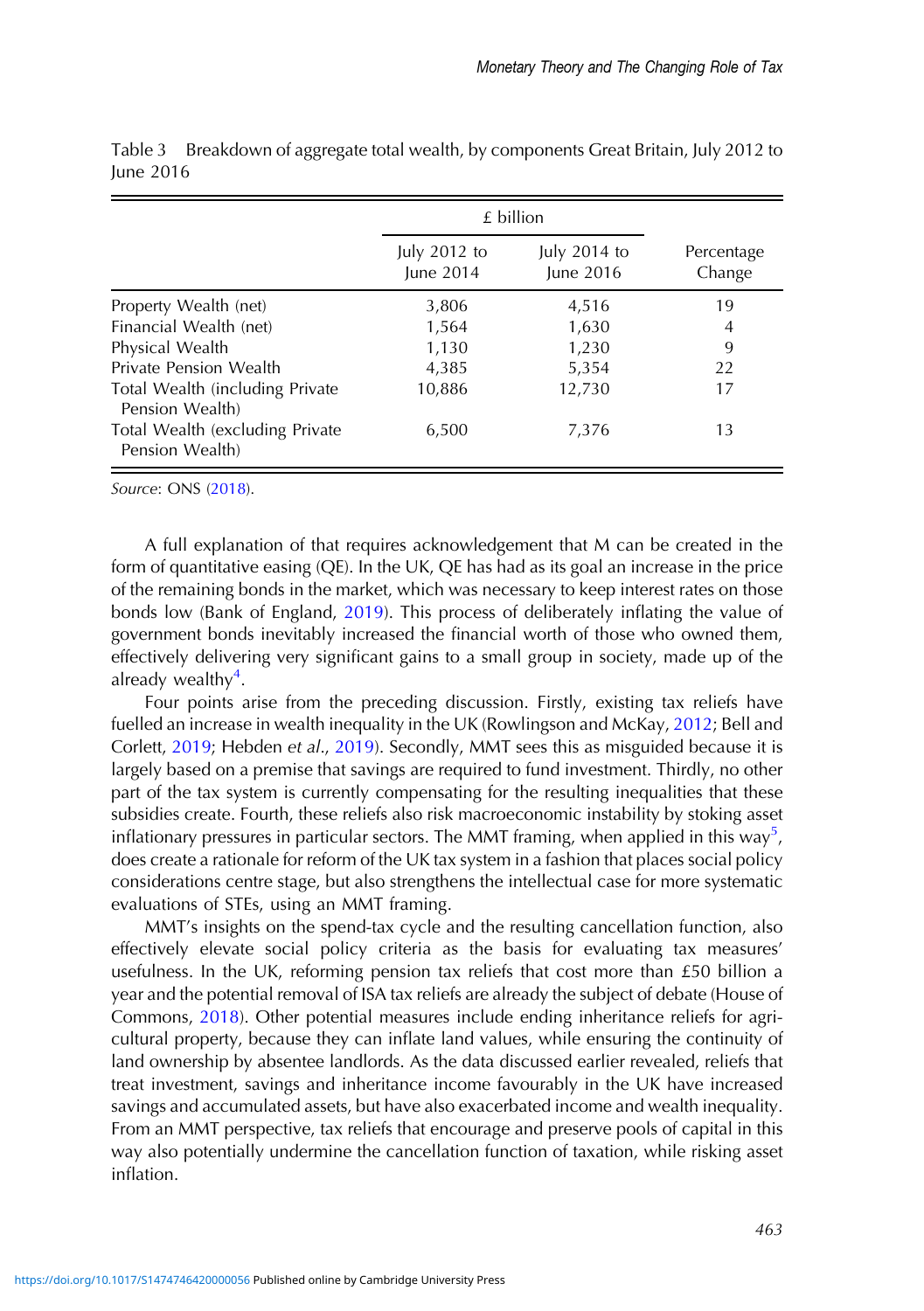<span id="page-10-0"></span>

**Distribution of household total wealth (£) by percentile point: Great Britain July 2014 to June 2016**

Figure 1. Distribution of household wealth by percentile points. Source: ONS (2018).

A forthcoming modified proposal from the UK Green New Deal Group suggests that ISA and pension reliefs, rather than being abolished altogether, could have attached to them a condition that funds saved through these mechanisms be invested in activity intended to tackle climate crisis. In this creative way, tax reliefs can be restructured and placed at the wider service of re-ordering the financial system towards mitigating climate change. In the United States, similar tax proposals have been developed under the Green New Deal proposals of Senator Bernie Sanders. They include increasing taxes on the fossil fuel industry to reduce production levels. Simultaneous investments in 20 million new jobs to help with infrastructure and energy transitions would in turn be partially cancelled by the fossil fuel industry tax and extra income tax generated by new jobs. A new proposed 'work opportunity tax credit' for employers who employ workers displaced by the energy transition would constitute a relief simultaneously encouraging employment and reduced fossil fuel use.

These examples illustrate how an MMT framing can inform the re-design of systems of tax reliefs on a more systematic basis so as to more effectively serve important social policy priorities. One tool that would support such a shift and provide social policy scholars with an additional source of data is tax spillover assessment (Baker and Murphy, [2019](#page-12-0)a). A tax spillover is the impact one aspect of tax policy has on the available tax base within the same state, or other states (IFS, [2011](#page-13-0); Nanda and Parkes, [2019](#page-14-0)). As well as discouraging states from pursuing policies that can be shown to harm the tax bases of other states, spillover assessments consider the relationships between different features of the same tax system and ask whether they reinforce or undermine those elements (domestic spillovers). In MMT terms, this enables a fuller picture to be drawn of whether particular policies within a tax system undermine the withdrawal function of the tax system in its entirety. At the same time, such assessments help to illuminate whether certain current tax practices have an implicit and often hidden social policy bias.

Applying a spillover assessment tool kit in a full UK assessment, revealed that both capital gains and corporation tax provisions encouraged the shifting of income out of the income tax base (Baker and Murphy, [2019b](#page-12-0): 5). At the same time, a whole range of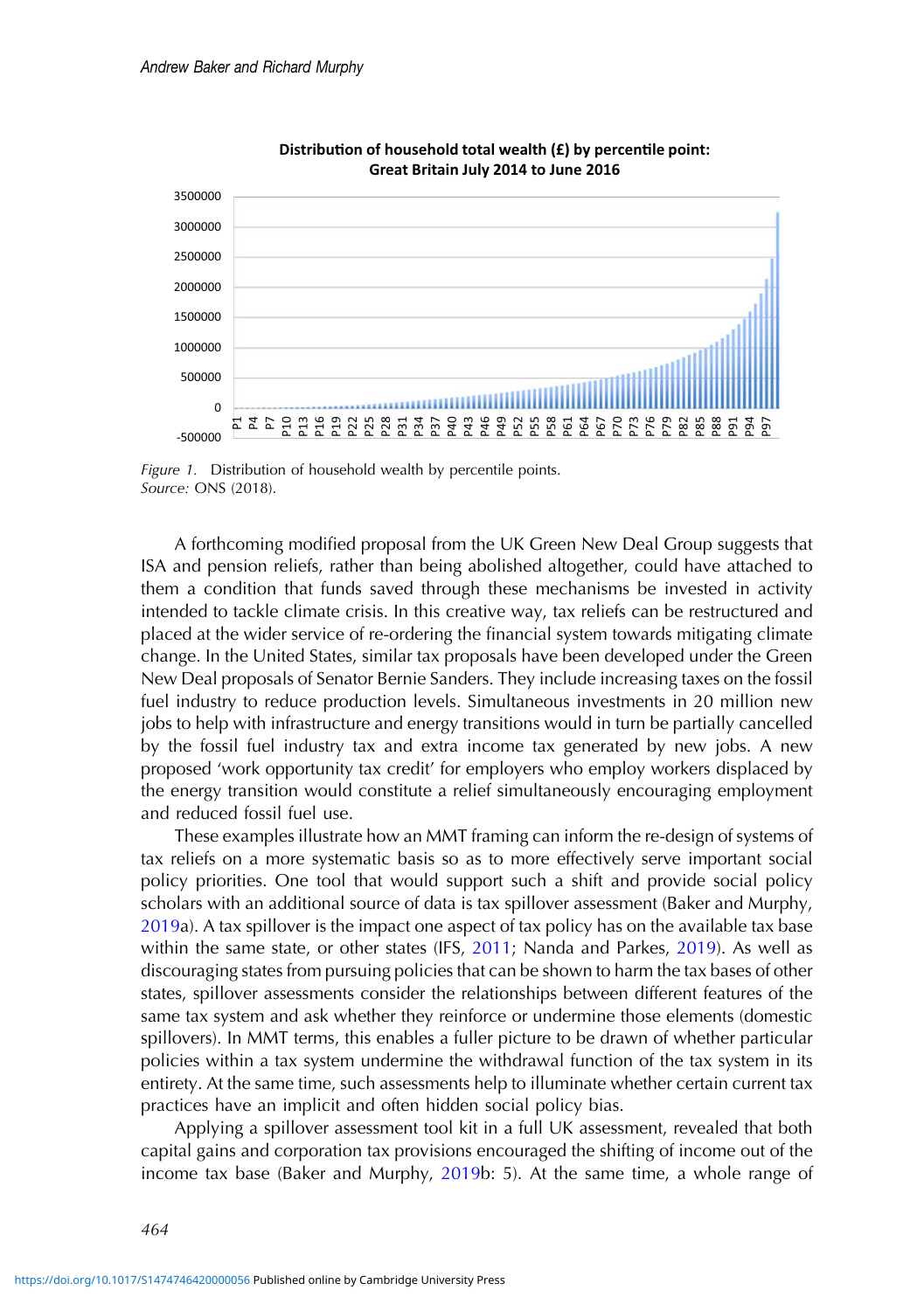exemptions, allowances and reliefs were found to provide favour to income earned from wealth rather than from work, further incentivising the under reporting of income (Baker and Murphy, [2019](#page-12-0)b: 4). A recommendation emerging from that assessment was that all allowances and reliefs offered in the UK should be systematically evaluated to determine: their cost; their economic effectiveness; the benefits arising from continuing to offer them; and any impact of their withdrawal. The need for systematic evaluations of STEs has been identified by the social policy literature (Sinfield, [2012](#page-14-0); Morel et al., [2018](#page-14-0)), but locating such evaluations within an MMT framing would enable them to serve a dual macroeconomic and social policy function, leading to more accurate assessments of a tax regime's capacity to fulfil its cancellation function.

# Conclusions: tax reforms suggested by modern monetary theory and spillover analysis

In this article, we have sought to show that an MMT framing strengthens arguments for tax reform that would simultaneously be more effective in maintaining the non-inflationary macroeconomic integrity of the spend-tax cycle, while achieving social policy objectives of employment creation, encouraging a green energy transition, and reducing inequality. A crucial, but often neglected, question in designing the configuration of tax policies and practices is whether those practices reinforce, or undermine, parts of the same tax system, or administration (Baker and Murphy, [2019a](#page-12-0)). Using MMT insights on money creation and the resulting spend-investment/tax cycle, we have illustrated how certain tax reliefs incentivise savings. From a macroeconomic perspective, that is not only questionable but can also spill over to undermine other parts of the same tax system, while producing an expansion in wealth inequality. An MMT framing when harnessed with a direct application of spillover analysis to the UK demonstrates that this is a double ill from both a macroeconomic and social policy perspective (Baker and Murphy, [2019a](#page-12-0), [2019](#page-12-0)b).

The analytical steps taken in this contribution point to a potential tax reform agenda, which would achieve useful macroeconomic and social policy objectives. The thumbnail sketch we have provided is intended to provoke others to further consider how tax reforms can serve a dual macroeconomic and social policy purpose. For example, taxing capital gains at the same rates as in the 1980s and similar moves to restore corporation tax to pre-2010 levels would discourage the diversion of income into company structures, which undermines both income tax, and potentially the cancellation or withdrawal function of the tax system as a whole. Generous capital gains tax allowances on buy-to-let properties, that potentially fuel asset inflation and reduce access to affordable homes, could be substantially reduced. The proceeds from reduced allowances could then be invested in social housing. The fact that national insurance charges in the UK apply only to income from work, but not investment income, also make it a potential target for reform based on the application of similar MMT logics. At present, those who work for a living pay considerably more tax on identical levels of income than those who receive income as a return on investments of a variety of forms. When the saving process is not required to drive investment, the socially regressive nature of such policies becomes much clearer.

Harnessing the insights of MMT to new governance tools, such as tax spillover assessments, can therefore help to show how tax can be used and designed to perform important creative social policy functions, and at the same time be made more effective in macroeconomic terms. The proposals we highlight here are a mere pointer, but they are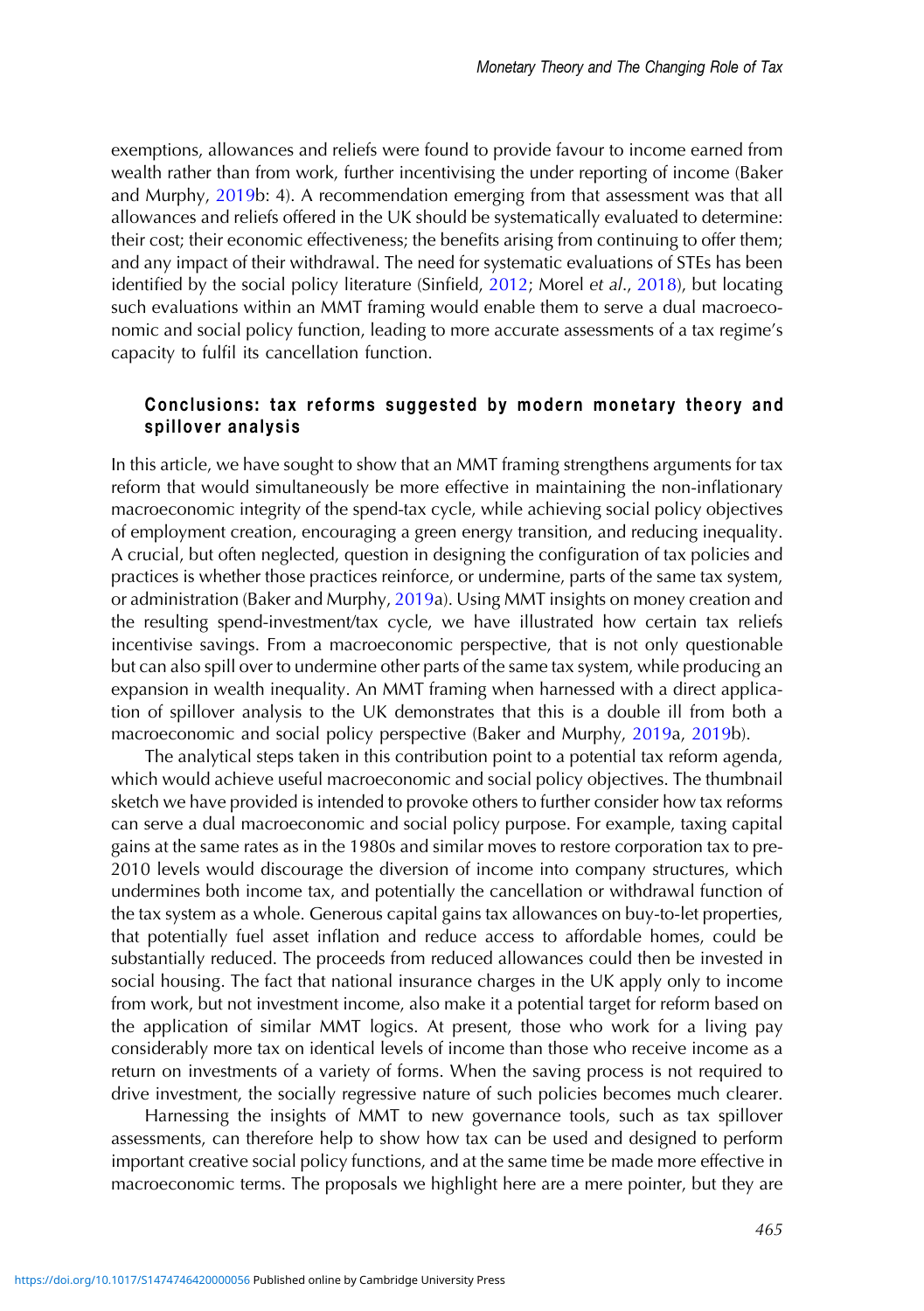<span id="page-12-0"></span>indicative of the kind of tax reform agenda that the application of an MMT lens and its mind-set shift can generate. Re-engineering tax systems to serve social policy objectives in the light of these insights is an interdisciplinary undertaking. Social policy researchers can and should be at the forefront of informing such an undertaking, but they can be aided by an engagement with, and a fuller elaboration of, the MMT perspective on tax.

## Acknowledgements

We offer our thanks to Professor Len Seabrooke of Copenhagen Business School and two anonymous reviewers for comments made on drafts of this article.

#### Notes

1 This relates to the practical mechanics of how government spending actually occurs. Governments spend by crediting the accounts of those entities they are investing in thereby creating new money. From the MMT perspective this activity has to precede government reclaiming ('cancelling') that money through taxation.

2 Dollarisation in some developing countries is a rather different case.

3 The question of the limits to this is not something we consider here, though it does not fundamentally undermine the sequential case we present here.

4 From an MMT perspective QE could fund a Universal Basic Income (UBI) (Standing, [2017\)](#page-14-0), or full employment through a Job Guarantee (Mitchell et al., [2019](#page-14-0): 295). Both are examples of monetary financed fiscal policy serving social policy objectives to mitigate inequality.

5 To the best of our knowledge it has not been to date.

### References

- Ahmed, K. (2016) Labour Announces 'fiscal credibility rule', London: BBC [https://www.bbc.co.uk/news/](https://www.bbc.co.uk/news/business-35780703) [business-35780703](https://www.bbc.co.uk/news/business-35780703) [accessed 8.11.2019].
- Avram, S. (2018) 'Who benefits from the 'hidden welfare state'? The distributional effects of personal income tax expenditure in six countries', Journal of European Social Policy, 28, 3, 271–93.
- Avi-Yonah, R. S. (2004) 'Corporations, society, and the state: a defense of the corporate tax', Virginia Law Review, 90, 1193–255.
- Baker, A. (2018) 'Macroprudential regimes and the politics of social purpose', Review of International Political Economy, 25, 3, 293–316.
- Baker, A. and Murphy, R. (2019a) 'The political economy of "Tax Spillover": a new multilateral framework', Global Policy, 10, 2, 178–92.
- Baker, A. and Murphy, R. (2019b) A Tax Spillover Assessment for the United Kingdom, [http://coffers.eu/wp](http://coffers.eu/wp-content/uploads/2019/10/Baker-and-Murphy-%E2%80%93-A-tax-spillover-assessment-for-the-United-Kingdom.docx)[content/uploads/2019/10/Baker-and-Murphy-%E2%80%93-A-tax-spillover-assessment-for-the-United-](http://coffers.eu/wp-content/uploads/2019/10/Baker-and-Murphy-%E2%80%93-A-tax-spillover-assessment-for-the-United-Kingdom.docx)[Kingdom.docx](http://coffers.eu/wp-content/uploads/2019/10/Baker-and-Murphy-%E2%80%93-A-tax-spillover-assessment-for-the-United-Kingdom.docx) [accessed 8.11.2019].
- Bank, S. A. (2001) 'Entity theory as myth in the origins of the corporate income Tax', William and Mary Law Review, 43, 447–537.
- Bank of England (2019) Quantitative Easing, London: The Bank of England, [https://www.bankofengland.co.uk/](https://www.bankofengland.co.uk/monetary-policy/quantitative-easing) [monetary-policy/quantitative-easing](https://www.bankofengland.co.uk/monetary-policy/quantitative-easing) [accessed 23.05.2019].
- Barker, R. (1992) 'Legitimacy in the United Kingdom: Scotland and the poll tax', British Journal of Political Science, 22, 4, 521–33.
- Bartlett, B. (2019) 'Modern monetary theory', Milken Institute Review, May 24, [https://www.milkenreview.org/](https://www.milkenreview.org/articles/modern-monetary-theory) [articles/modern-monetary-theory](https://www.milkenreview.org/articles/modern-monetary-theory) [accessed 8.11.2019].
- Bell, T. and Corlett, A. (2019) 'Reforming wealth tax will raise revenue', Accountancy Daily, 4 January 2019, <https://www.accountancydaily.co/reforming-wealth-tax-will-raise-revenue> [accessed 8.11.2019].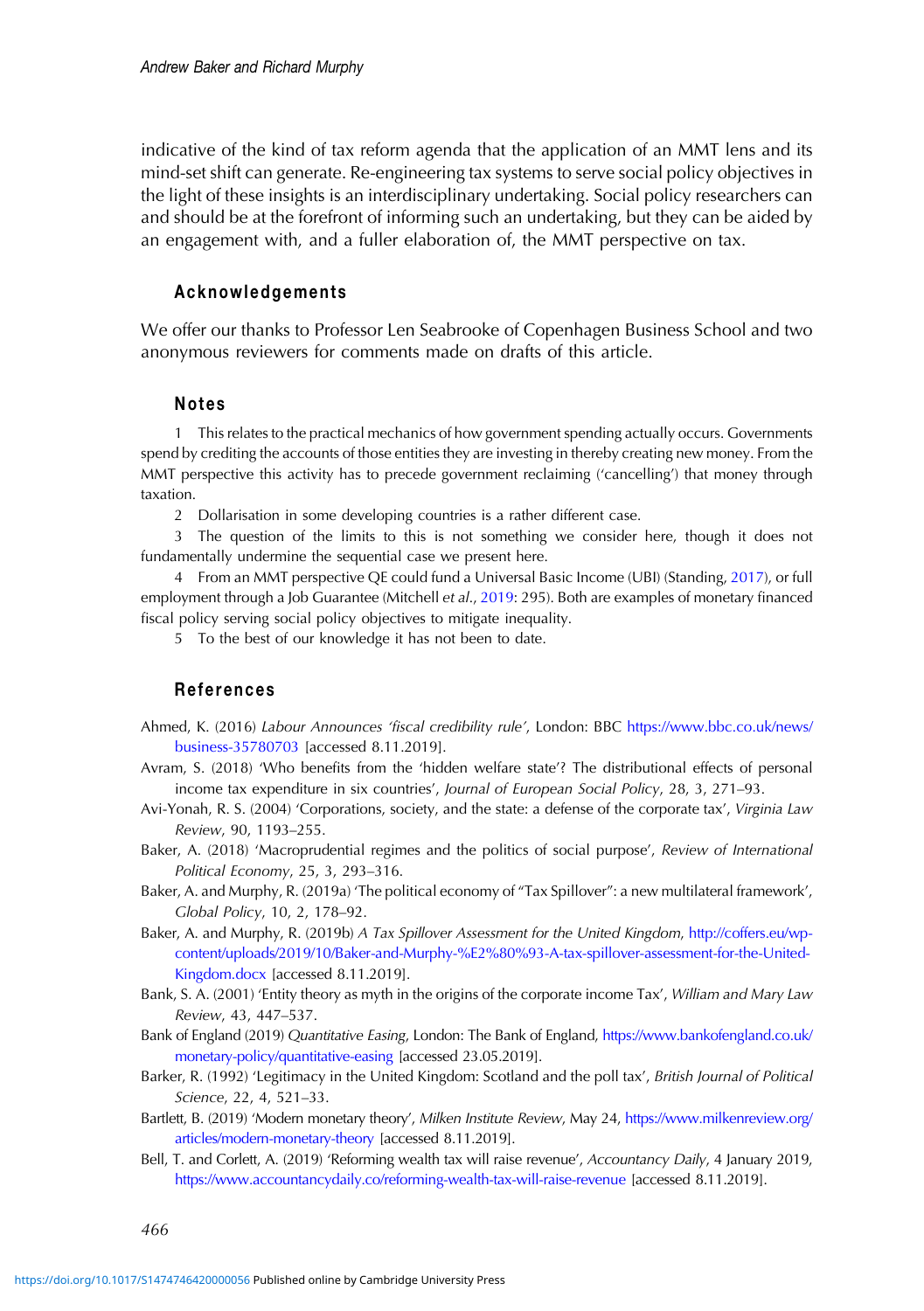<span id="page-13-0"></span>Blyth, M. (2013) Austerity: The History of a Dangerous Idea, Oxford: Oxford University Press.

- Cobham, A. (2005) Taxation Policy and Development, Oxford: The Oxford Council on Good Governance Economy Analysis No 2.
- Corlett, A. (2015) Tax Expenditures Deserve Far More Scrutiny, Council on Economic Policies, [https://](https://www.cepweb.org/tax-expenditures-deserve-far-more-scrutiny) [www.cepweb.org/tax-expenditures-deserve-far-more-scrutiny](https://www.cepweb.org/tax-expenditures-deserve-far-more-scrutiny) [accessed 8.11.2019].
- Dowler, E. and Lambie-Mumford, H. (2015) 'How can households eat in austerity? Challenges for social policy in the UK', Social Policy and Society, 14, 3, 417–28.
- Edmiston, D. (2014) 'The age of austerity: contesting the ethical basis and financial sustainability of welfare reform in Europe', Journal of Contemporary European Studies, 22, 2, 118–31.
- Epstein, G. A. (2019) What's Wrong with Modern Money Theory?, London: Palgrave Pivot.
- Ferrarini, T. and Nelson, K. (2003) 'Taxation of social insurance and redistribution: a comparative analysis of ten welfare states', Journal of European Social Policy, 13, 1, 21–33.
- Fullwiler, S., Grey, R. and Tankus, N. (2019) An MMT Response on What Causes Inflation, London: The Financial Times, 1 March, [https://ftalphaville.ft.com/2019/03/01/1551434402000/An-MMT](https://ftalphaville.ft.com/2019/03/01/1551434402000/An-MMT-response-on-what-causes-inflation/)[response-on-what-causes-in](https://ftalphaville.ft.com/2019/03/01/1551434402000/An-MMT-response-on-what-causes-inflation/)flation/ [accessed 8.11.2019].
- Godley, W. (1996) Money, Finance and National Income Determination: An Integrated Approach, Wynne Godley Working Paper No. 167, The Jerome Levy Economics Institute.
- Green New Deal Group (2013) A National Plan for the UK: From Austerity to the Age of the Green New Deal, London: The Green New Deal Group.
- Hacker, J. (2002) The Divided Welfare State: The Battle Over Public and Private Social Benefits in the United States, Cambridge: Cambridge University Press.
- Hebden, P., Palmer, R. and Tyldesley, T. (2019) In Stark Relief: How Inheritance Tax Breaks Favour the Well Off, London, Tax Justice UK.
- Hills, J. (2015) Good Times, Bad Times: The Welfare Myth Of Them And Us, Bristol: Policy Press.
- HM Revenue and Customs (2019a) Estimated Cost of Principal Tax Reliefs (January 2019), London: HMRC.
- HM Revenue and Customs (2019b) Individual Savings Accounts (ISA) Statistics, London: HMRC.
- HM Revenue and Customs (2019c) Personal Pensions Statistics, London: HMRC.
- HM Treasury (2017a) The Autumn Budget 2017, London: HM Treasury.
- HM Treasury (2017b) Managing Fiscal Risks: Government Response to the 2017 Fiscal Risks Report, London: HM Treasury.
- HM Treasury (2018) The Budget 2018, London: HM Treasury.
- House of Commons (2018) Reform of Pension Tax Relief, [https://researchbrie](https://researchbriefings.parliament.uk/ResearchBriefing/Summary/CBP-7505)fings.parliament.uk/ ResearchBriefi[ng/Summary/CBP-7505](https://researchbriefings.parliament.uk/ResearchBriefing/Summary/CBP-7505) [accessed 8.11.2019].
- Howard, C. (1997) The Hidden Welfare State: Tax Expenditures and Social Policy in the United States, Princeton, NJ: Princeton University Press.
- IFS (2011) Tax by Design: The Mirrlees Review, London: Institute for Fiscal Studies.
- IFS (2017) What's been Happening to Corporation Tax, London: IFS Briefing Note 206.
- IFS (2019) The Outlook for the 2019 Spending Review, London: Institute for Fiscal Studies Briefing Note 243.

Jackson, G. and Houlder, V. (2017) 'Riddle of UK's rising corporation tax receipts', Financial Times, 26 April, <https://www.ft.com/content/ca3e5bd2-2a7e-11e7-9ec8-168383da43b7> [accessed 8.11.2019].

- Jácome, L., Matamoros-Indorf, M., Sharma, M. and Townsend, S. (2012) Central Bank Credit to the Government: What Can We Learn from International Practices?, Washington DC: IMF Working Paper WP/12/16.
- Kay, J. (1986) 'The rationale of taxation', Oxford Review of Economic Policy (0266-903X), 2, 2, 1–6.
- Kelton, S. (2019) The Clock Runs Down on Mainstream Keynesianism, New York: Bloomberg, 4 March, [https://www.bloomberg.com/opinion/articles/2019-03-04/krugman-s-macroeconomics-is-no-match](https://www.bloomberg.com/opinion/articles/2019-03-04/krugman-s-macroeconomics-is-no-match-for-mmt)[for-mmt](https://www.bloomberg.com/opinion/articles/2019-03-04/krugman-s-macroeconomics-is-no-match-for-mmt) [accessed 8.11.2019].
- Krugman, P. (2019) 'What's wrong with functional finance? (Wonkish)', New York: New York Times, 12 February, [https://www.nytimes.com/2019/02/12/opinion/whats-wrong-with-functional-](https://www.nytimes.com/2019/02/12/opinion/whats-wrong-with-functional-finance-wonkish.html)finance[wonkish.html](https://www.nytimes.com/2019/02/12/opinion/whats-wrong-with-functional-finance-wonkish.html) [accessed 8.11.2019].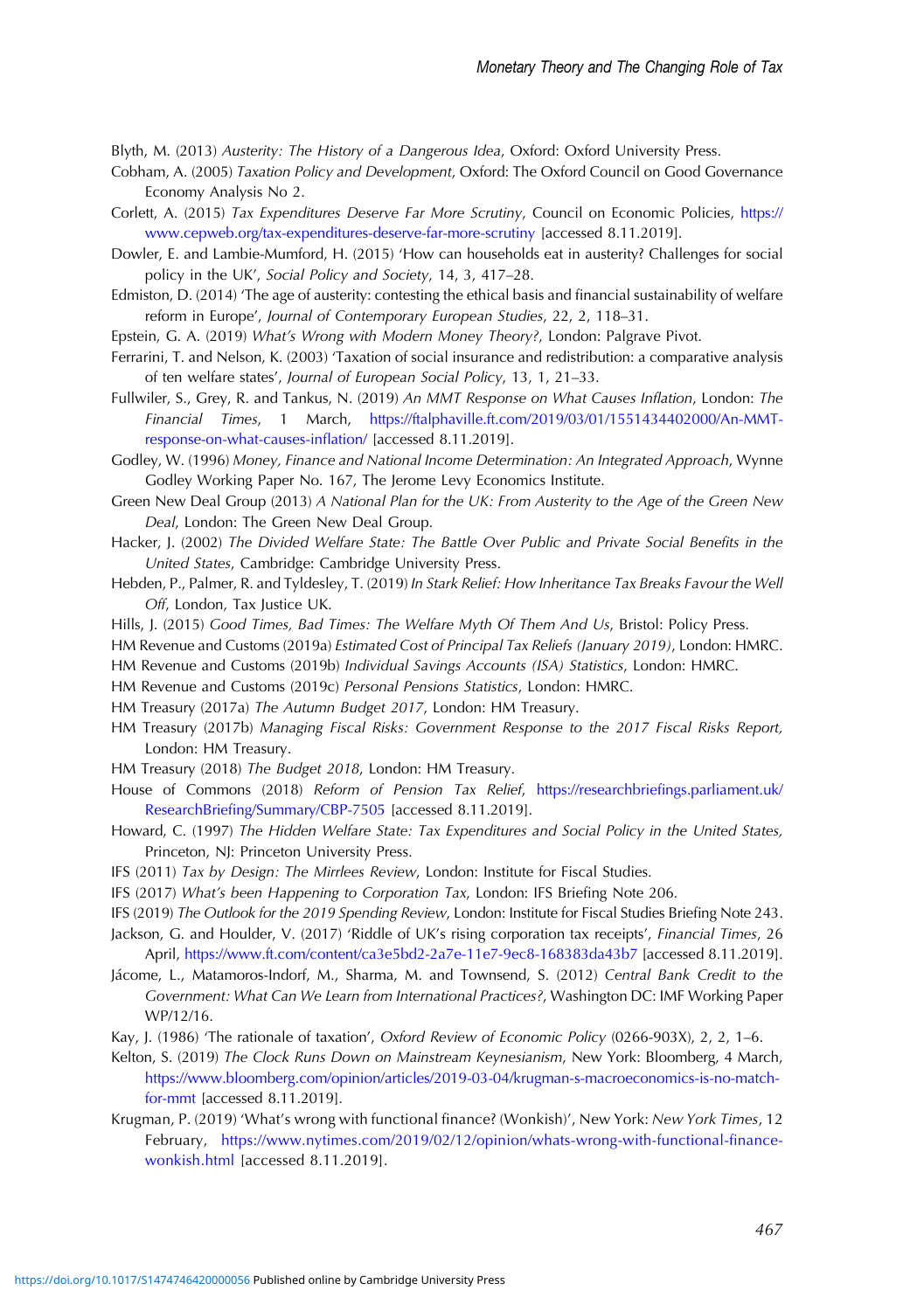- <span id="page-14-0"></span>Labour Party (2017) Fiscal Credibility Rule, London, [https://labour.org.uk/wp-content/uploads/2017/10/](https://labour.org.uk/wp-content/uploads/2017/10/Fiscal-Credibility-Rule.pdf) [Fiscal-Credibility-Rule.pdf](https://labour.org.uk/wp-content/uploads/2017/10/Fiscal-Credibility-Rule.pdf) [accessed 8.11.2019].
- Matsaganis, M. and Leventi, C. (2014) 'The distributional impact of austerity and the recession in Southern Europe', South European Society and Politics, 19, 3, 393–412.
- Martin, I. W. (2015) Rich People's Movements: Grassroots Campaigns to Untax the One Percent, Oxford: Oxford University Press.
- Martin, I. W., Mehrotra, A. K. and Prasad, M. (eds.) (2009) The New Fiscal Sociology: Taxation in Comparative and Historical Perspective, Cambridge University Press.
- McDaniel, P. and Surrey, S. (1985) International Aspects of Tax Expenditures: A Comparative Study, New York: Kluwer Law and Taxation Publishers (Series on International Taxation, No. 5).
- McLeay, M., Radia. A. and Thomas, R. (2014) Money Creation in the Modern Economy, London: Bank of England Quarterly Bulletin, Spring.
- Mitchell, W. (2019) Forget the Official Rule, Apparently, there is a Secret Fiscal Credibility Rule, [http://](http://bilbo.economicoutlook.net/blog/?p%3D42576) [bilbo.economicoutlook.net/blog/?p](http://bilbo.economicoutlook.net/blog/?p%3D42576)=[42576](http://bilbo.economicoutlook.net/blog/?p%3D42576) [accessed 8.11.2019].

Mitchell, W., Wray, L. R. and Watts, M. (2019) Macroeconomics, London: Red Globe Press.

Morel, N., Touzet, C. and Zemmour, M. (2018) 'Fiscal welfare in Europe: why should we care and what do we know so far?', European Journal of Social Policy, 28, 5, 549–60.

- Murphy, R. (2015a) The Joy of Tax, London: Bantam Press.
- Murphy, R. (2015b) How Green Infrastructure Quantitative Easing would work, Downham Market: Tax Research UK.
- Murphy, R. (2019) 'Tax and modern monetary theory', Real-world Economics Review, 138–47.
- Murphy, R. and Hines, C. (2010) Green Quantitative Easing, Downham Market, UK: Finance for the Future.
- Nanda, S. and Parkes, H. (2019) Just Tax: The Taxation of Income from Wealth and Work, London: Institute for Public Policy Research.
- National Audit Office (2014) Tax Reliefs, London: National Audit Office.
- Ocasio-Cortez, A. (2019) Recognizing the Duty of the Federal Government to Create a Green New Deal, Washington DC: Congress House Resolution 109.
- Office for Budget Responsibility (2019) Economic and Fiscal Outlook, March, London.
- Office for National Statistics (ONS) (2018) Wealth in Great Britain Wave 5: 2014 to 2016, London: Office for National Statistics.
- O'Neill, M. and Orr, S. (eds.) (2018). Taxation: Philosophical Perspectives, Oxford University Press.
- Palley, T. I. (2015) 'The critics of modern money theory (MMT) are right', Review of Political Economy, 27, 1, 45–61.
- Portes, J. (2019) 'Nonsense economics: the rise of modern monetary theory', Prospect Magazine, 30 January, [https://www.prospectmagazine.co.uk/economics-and-](https://www.prospectmagazine.co.uk/economics-and-finance/nonsense-economics-the-rise-of-modern-monetary-theory)finance/nonsense-economics-the-rise-of[modern-monetary-theory](https://www.prospectmagazine.co.uk/economics-and-finance/nonsense-economics-the-rise-of-modern-monetary-theory) [accessed 8.11.2019].

Rowlingson, K. and McKay, S. (2012) Wealth and the Wealthy: Exploring and Tackling Inequalities between Rich and Poor, Bristol: Policy Press.

- Schumpeter, J. A. (1991 [1918]) 'The crisis of the tax state', in R. A. Swedberg (ed.), Joseph A. Schumpeter: The Economics and Sociology of Capitalism, Princeton, NJ: Princeton University Press.
- Seabrooke, L. and Wigan, D. (2015) 'How activists use benchmarks: reformist and revolutionary benchmarks for global economic justice', Review of International Studies, 41, 5, 887–904.
- Sinfield, A. (2000) 'Tax benefits in non-state pensions', European Journal of Social Security, 2, 2, 137-67.
- Sinfield, A. (2012) 'Fiscal Welfare', in B. Greve (ed.), Social Policy Handbook, 20–9, London: Routledge.
- Standing, G. (2017) Basic Income: And How We Can Make It Happen, London: Pelican Books.
- Surrey, S. (1974) Pathways to Tax Reform: The Concept of Tax Expenditures, Cambridge, Mass: Harvard University Press.
- Taylor-Gooby, P. (2012) 'Root and branch restructuring to achieve major cuts: the social policy programme of the 2010 UK coalition government', Social Policy and Administration, 46, 1, 61–82.
- Wray, L. R. (2012) Modern Monetary Theory: A Primer on Macroeconomics for Sovereign Money Systems, London: Palgrave Macmillan.